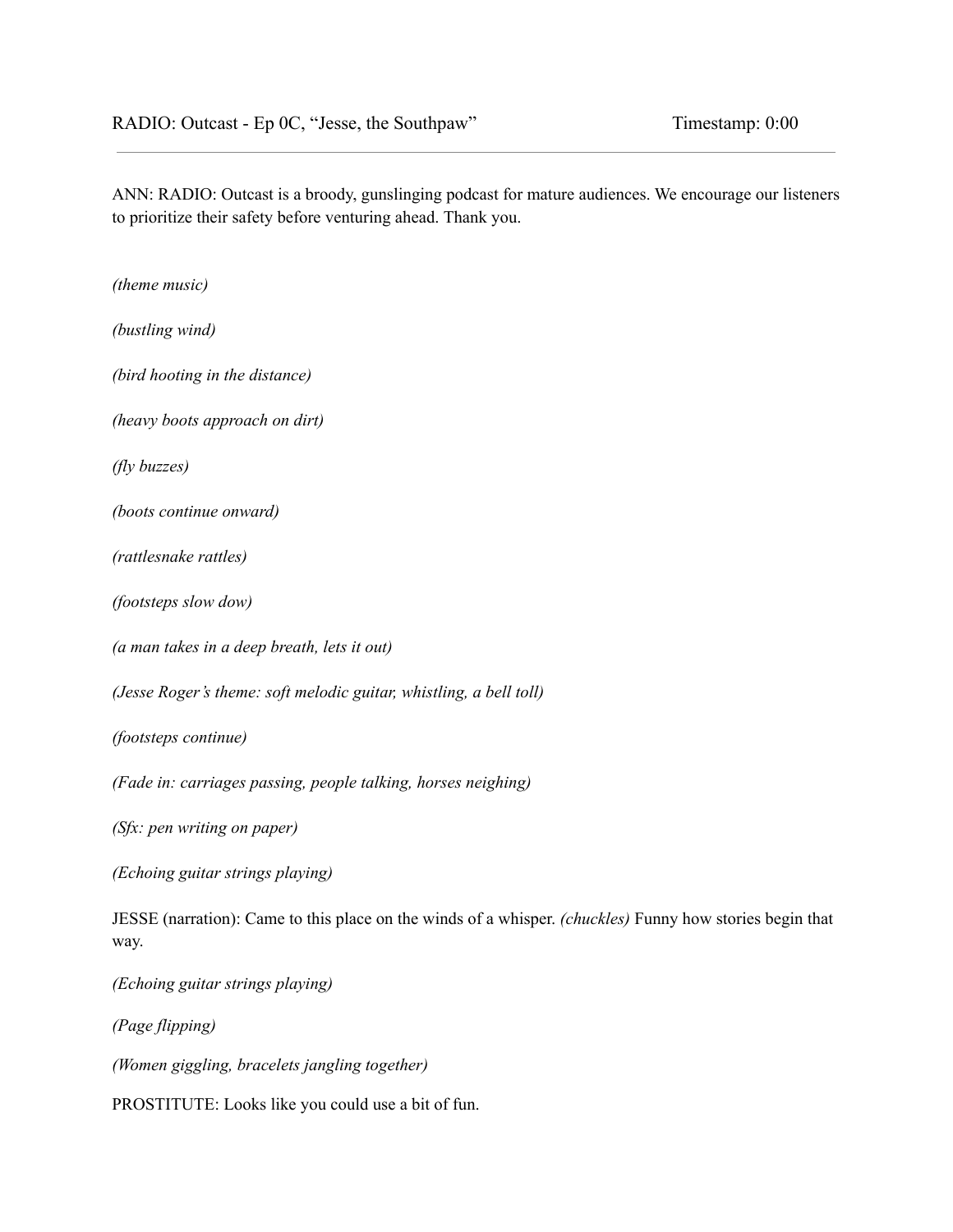JESSE: Sorry, darlin'. Tryin' to *make* cash, not spend it. *(sighs)* Jesus. Here.

*(Coins ringing)*

JESSE: Not *buyin'* nothin', just...eh.

*(Coins ringing)*

PROSTITUTE: *(She laughs)* You tryin' to get to heaven or something?

*(Jesse sighs annoyed)*

*(Bootsteps walking away on dirt)*

*(Bootsteps on wood)*

*(Fade in: voices)*

*(A door creaks open)*

*(Ruckus saloon: people talking loudly, glasses clinking together, plucky piano playing in the background)*

*(Fade out: ruckus saloon)*

*(Fade in sfx: pen writing on paper)*

JESSE (narration): In a dusty old town in the middle of New Mexico, down by the Enchanted Mesa, my life changed. [beat] Was only a few hours ago but it feels like a month. Rode in on a borrowed steed alongside some old cowboys I knew from my cattle drivin' days. Friends of my old man. Jacob Rogers. May he rest in peace. [beat] Was divine destiny or somethin' like that, *I tell you*.

*(Fade in: ruckus saloon)*

*(Page flipped)*

*(People clap)*

*(Footsteps approach)*

*(Bartender clears his throat)*

BARTENDER: What'll it be?

JESSE: Whiskey.

*(Glass set down on bar)*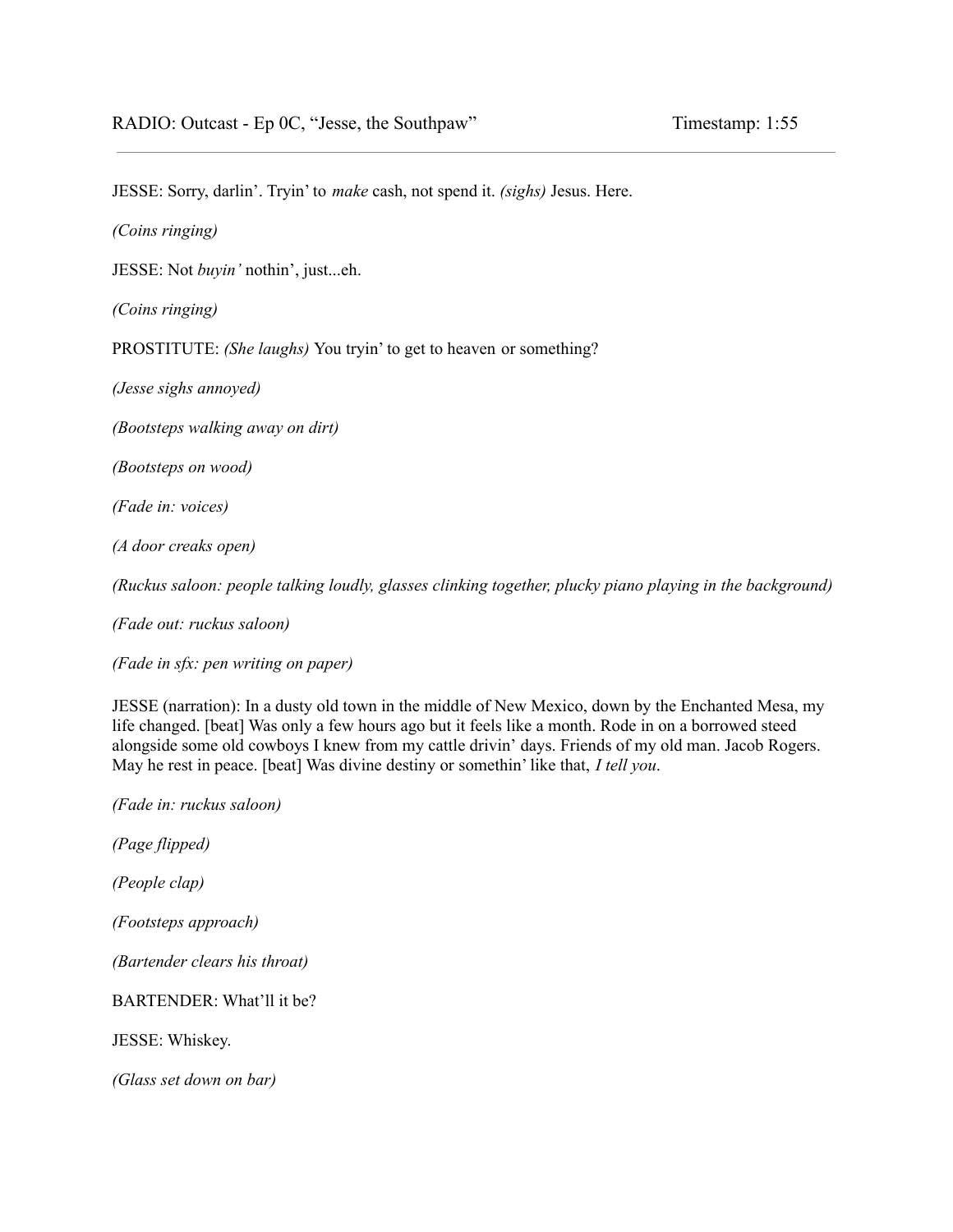*(Ice rattling in the glass)*

*(Glass fills with drink)*

BARTENDER: You look familiar.

*(Ice rattling in the glass)*

JESSE: You're thinking of my Pa.

BARTENDER: Not many black cowboys come through here. Jacob Rogers, right?

*(Ice rattling in the glass)*

*(Glass set down on the bar)*

JESSE: *Yup*. What do you have for me?

BARTENDER: *Shhhh*, lower your voice. *(Quieter)* Look kid, I don't know how to break it to you, so I'll come out with it straight. The deal's been [short beat] you could say adjusted.

JESSE**:** *(Quieter but upset) I've got the money.* He can't just add terms last minute. Where's your boss?

BARTENDER: He's more like a client. And I reckon you'll meet *after* you're done with the job. He's got the details on those men you're searching for. Those *dangerous* men. Been a while since I saw Jacob. Never seen you before. You must be *young*.

JESSE: Not so green I won't deliver.

*(Glass set down on the bar)*

*(Glass fills with drink)*

JESSE: *(Quieter)* So?

BARTENDER: Hm?

JESSE: *(He huffs)* The-The *job*?

*(Ice rattling in the glass)*

BARTENDER: *Right*. My client wants a necklace. Jane Lyngood's famous for her emerald. You'll find it in the mayoral mansion.

JESSE: This the *mayor's wife* I'm stealing from?

*(Someone whistles)*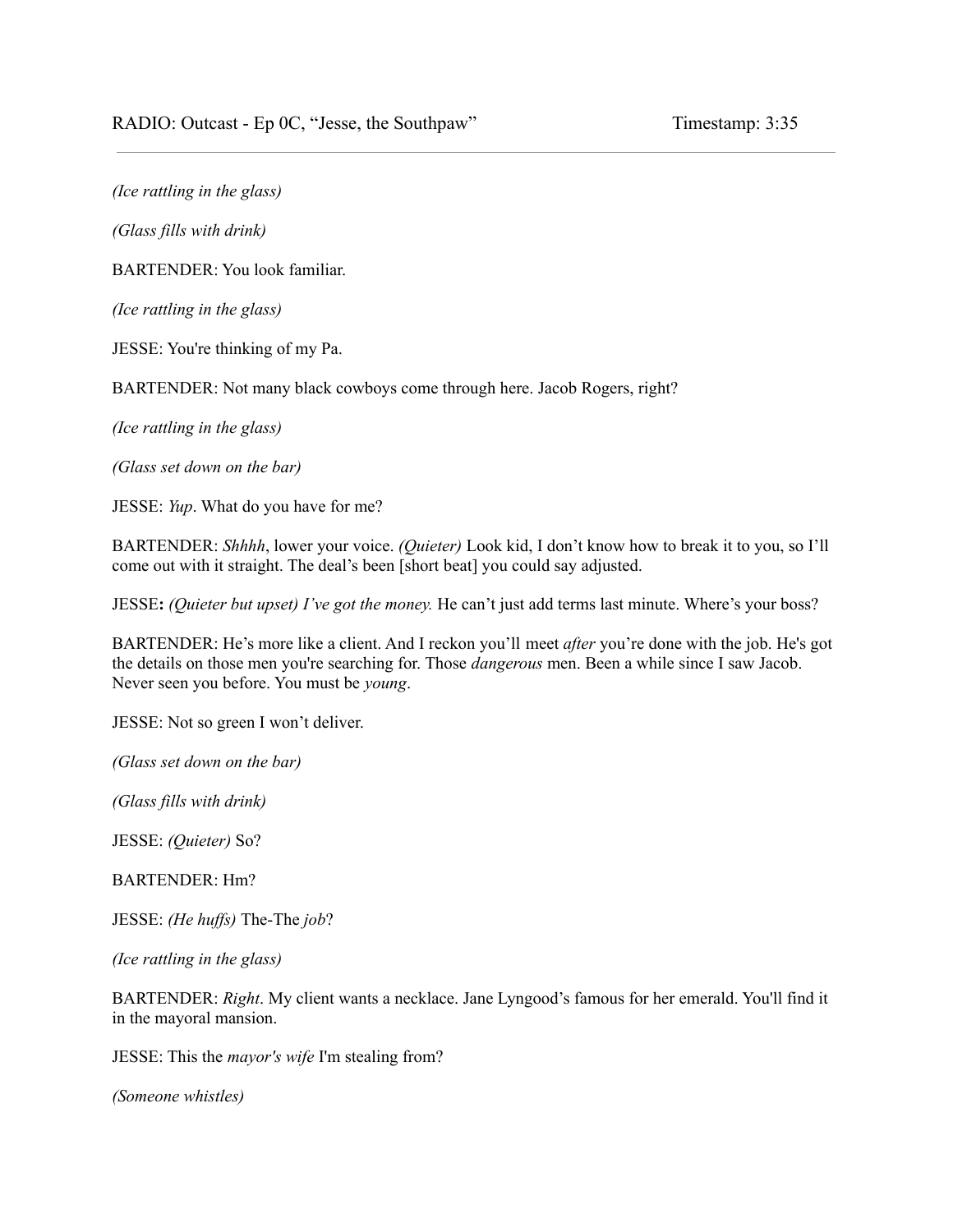SALOON PATRON: Need three more over here, pal!

BARTENDER: *(To Jesse.)* I'll let you think a moment. *(Raising his voice to attend the Saloon Patron.)* Three glasses coming your way!

*(Ice rattling in the glass)*

*(Fade in sfx: pen writing on paper)*

*(Echoing guitar strings playing)*

JESSE (narration): Knew I didn't have many other *choices*. Whispers or *not*, this was the first anyone had leads on those men.

*(Page flips)*

*(Fade in: ruckus saloon)*

*(Glass set down on the bar)*

*(Ice rattling in the glass)*

BARTENDER: *(To the Saloon Patron.)* Here you are, gentlemen.

SALOON PATRON: Hey, did you see that weird black tower the mayor set up on the mesa?

BARTENDER: From afar. Could've sworn it popped up overnight with how fast the mayor had his men build it.

*(Register rings. Coins ring)*

BARTENDER: God knows what he's thinking.

*(Knocks on wood)*

BARTENDER: Let me know if you need anymore drinks.

*(Ice rattling in the glass)*

BARTENDER: *(Dropping his voice again to speak to Jesse.)* Well, Rogers? Where's your head?

JESSE: Can't you talk to 'im? Score me some better terms.

BARTENDER: You're hunting the *bloodiest gang* in the West, Rogers. These are the best terms you're gonna get.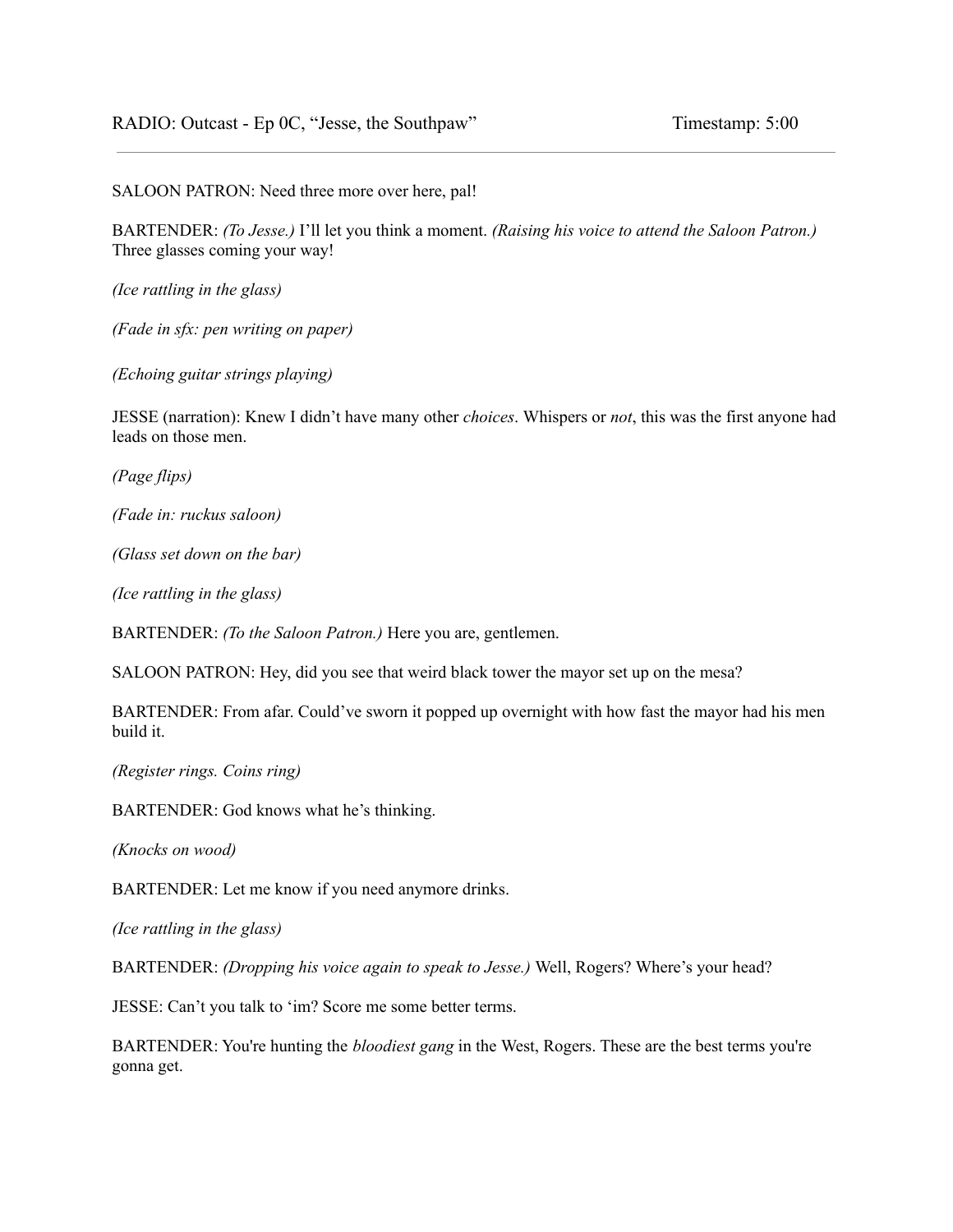JESSE: *(sighs)* Can't go *stealin'* from folks who don't *deserve* stealing from. Ever heard what sins the mayor indulges in? After a priest, bartenders are the ones to get the most confessions, right?

BARTENDER: What, you an outlaw with a code, or somethin'?

JESSE: I *ain't* no outlaw.

BARTENDER: Sure. Sure. Kind o' sins you askin' about?

JESSE: If you're the priest then I'm deliverance is how I see it. [beat] Child abuse? Murder? Ex-slave owner?

BARTENDER: The mayor hits the mark on a couple o' those. Plus a bit o' thievery himself. He'll be hostin' a celebration there in a few hours.

*(Jesse sips on his drink)*

BARTENDER: Some might consider that the perfect opportunity for things to go missing.

*(Glass set down on the bar)*

BARTENDER: If you need an in, a girl next door should be of help to you. Miss Marigold.

JESSE: Marigold. [Beat] They ain't opposed to my [short beat] business?

BARTENDER: Nah, not here. Money's money.

*(Bartender clears his throat)*

*(Knocks on wood)*

BARTENDER: *(He raises his voice to a normal volume)* Anythin' else I can do you for?

JESSE: *(Following the Bartender's lead, he speaks normally again.)* 'Nother whiskey. A double.

*(Fade out: ruckus saloon)*

*(Fade in sfx: pen writing on paper)*

*(Echoing guitar strings playing)*

JESSE (narration): This was *supposed* to be the story of how I avenged my father's murder. But when I agreed to a changed deal the tale changed with it.

*(Pen writing on paper)*

*(Page flips)*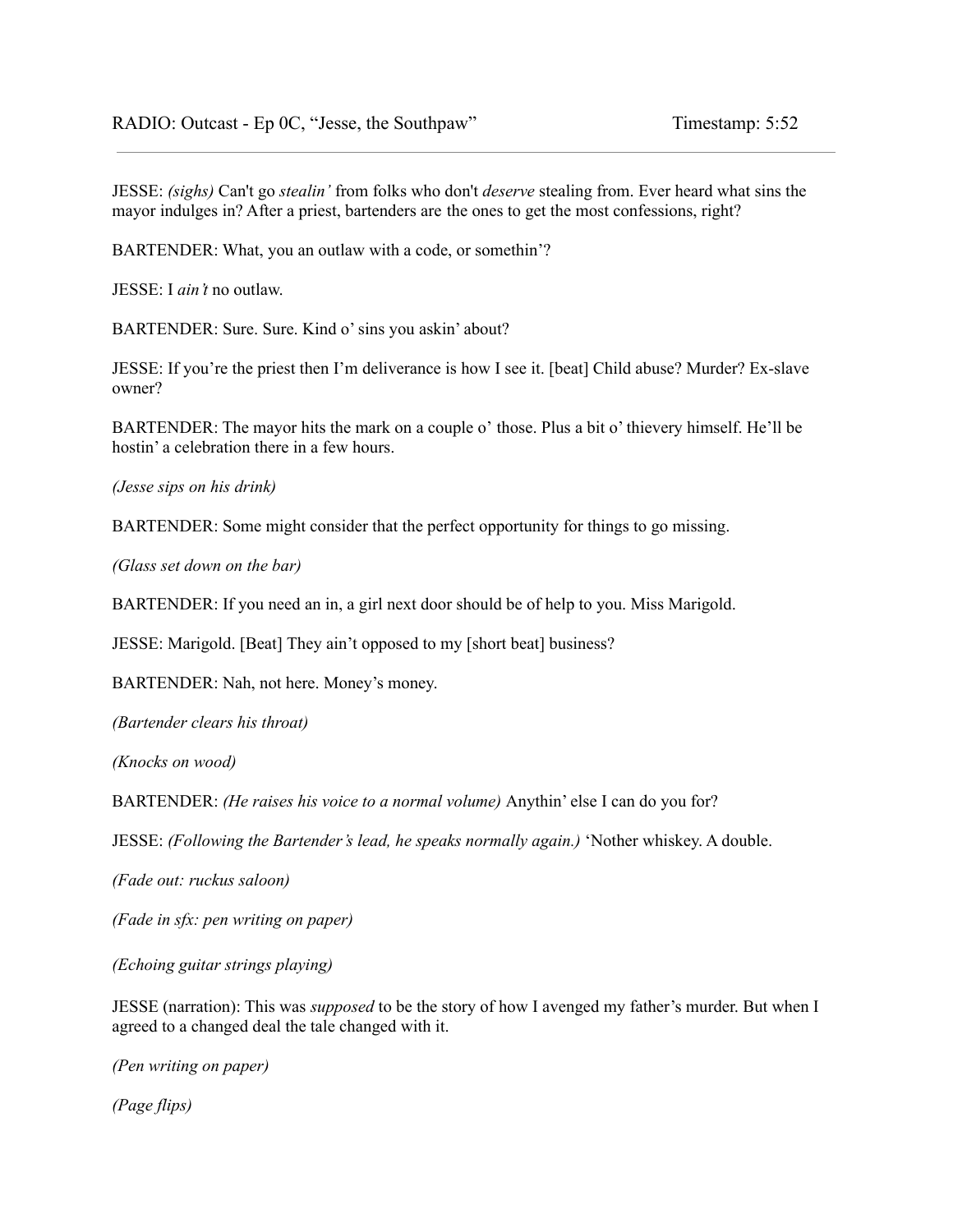JESSE (narration): Day one. This is a diary of the bad hands the gods deliver us.

*(Echoing guitar strings playing)*

*(Thud)*

*(Footsteps walk away)*

ANN: RADIO: Outcast was created by María Fernanda Vidaurrazaga and JT Lachausse, and produced by Ann Hughes. Starring Ivory Amor D'Francisca as Jesse Rogers, Ann Hughes as the Prostitute and Bar Patron, Griffin Otto Deniger as the Bartender. This episode was written and directed by Fernanda. Dialogue editing by Ann, sound design by JT, and music by Samuel Kinsella. You can find us online at radiooutcast.com or follow us on Instagram at radioutcastpod and Twitter at radio\_outcast. If you like what you hear please leave us a review on Apple podcasts or on Podchaser. If you'd like to help us grow, consider becoming a Patron at patreon.com/radio\_outcast. For as little as one dollar a month you too could get a special shout-out at the end of our episodes like…

Kyrie O. what a legend. Stefani C. another *absolute* legend. Gnome H. the most legendary because she is my mother. Love you, Mom! Thank you! Patrick C. quite legendary, as well.

*(Ann laughs)*

*(In the background JT chuckles)*

ANN: *(To JT and Fernanda while laughing):* Shut up! I'm doing this.

*(In the background Fernanda giggles)*

ANN: Alan L. a *true* legend. Daniel W. possibly one of the *lesser known* legends but still quite legendary in his own right. Tuvie *(airy chuckle)* legend. Melissa L. absolute banger of a legend. Sarah F. well-known in America as *legendary.* Rax W. another *true* legend [short beat] in the West. Marcos L. I mean, speaks for himself, legend. Patricia D. *Legend!* Consuelo U. another absolute *(whispered) legend*. And Lisbeth V. *(airy chuckle)* true legend.

To all of our patrons, thanks again. We appreciate you. And to everyone listening -- from the *complete* RADIO: Outcast team -- safe travels.

Fernanda *(still laughing)*: Safe travels!

JT: Safe travels.